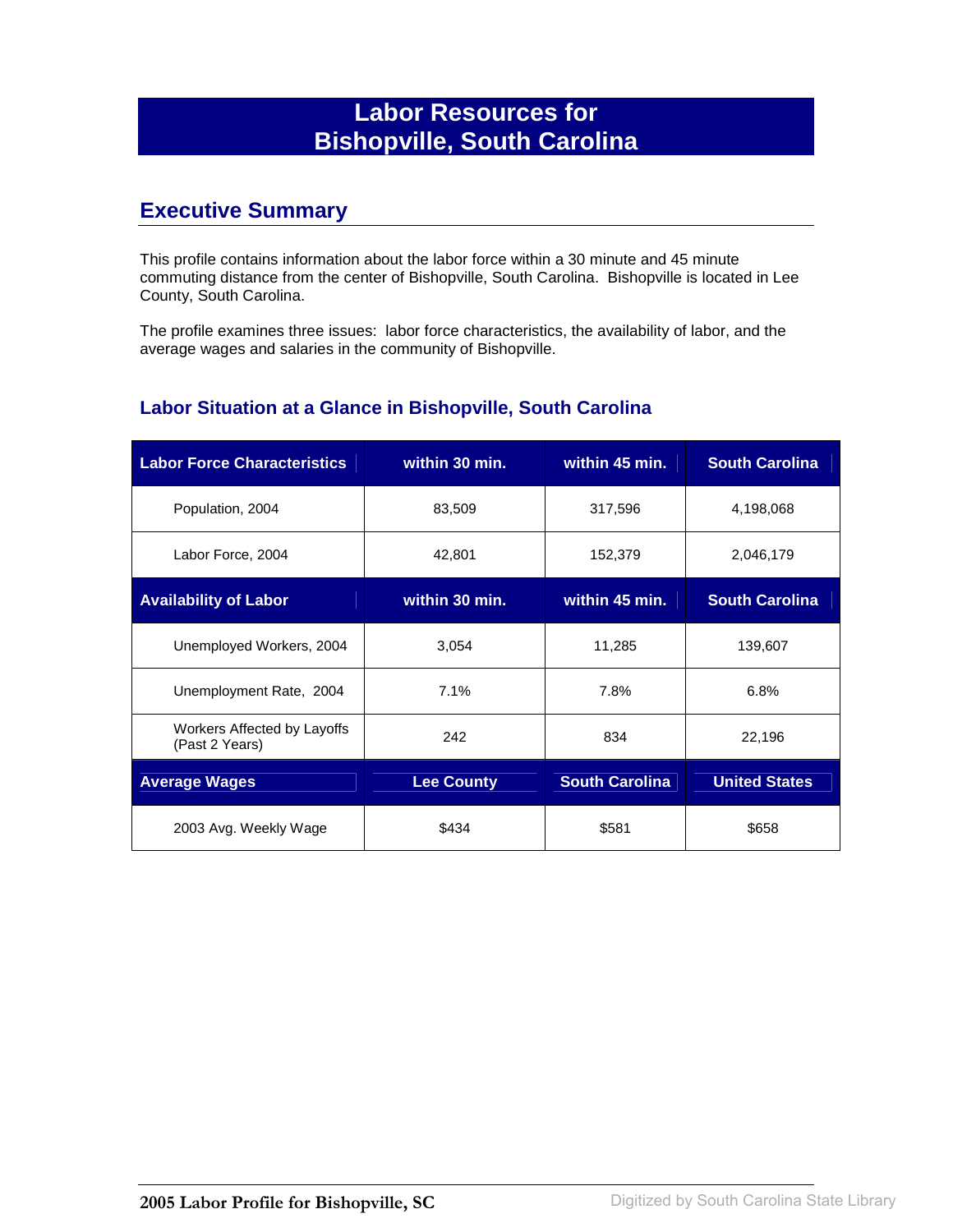# **Labor Force Characteristics for Bishopville, South Carolina**

The composition and size of a community's labor force is linked very closely with demographic and economic conditions and trends in the region. The following labor force profile provides basic information on the population base and labor force characteristics so that the reader can better assess labor force conditions in the community.

| <b>Labor Force</b>             |                       |                                                |                          |
|--------------------------------|-----------------------|------------------------------------------------|--------------------------|
|                                | 30 min.<br>Drive time | 45 min.<br>Drive time                          | <b>South</b><br>Carolina |
| Labor Force<br>2004            | 42,801                | 152,379                                        | 2,046,179                |
| Change since<br>2000           | 4,941                 | 7,124                                          | 49,079                   |
|                                |                       | <b>Population</b>                              |                          |
| Population 2004                | 83,509                | 317,596                                        | 4,198,068                |
| Change since<br>2000           | 1,046                 | 3,703                                          | 186,056                  |
| Projected<br>2010              | 70,823                | 219,449                                        | 4,446,704                |
|                                |                       | <b>Gender Distribution</b>                     |                          |
| Male                           | 39,585                | 152,239                                        | 2,040,261                |
| Female                         | 43,924                | 165,358                                        | 2,132,454                |
|                                |                       | <b>Age Distribution</b>                        |                          |
| Ages 20-34                     | 16,275                | 65,602                                         | 875,330                  |
| Ages 35-49                     | 18,192                | 69,296                                         | 925,330                  |
| Ages 50-64                     | 14,990                | 54,879                                         | 739,980                  |
| 20-54<br>*Prime Working<br>Age | 40,353                | 156,865                                        | 2,084,880                |
|                                |                       | <b>Highest Level of Educational Attainment</b> |                          |
| <b>High School</b>             | 28,241                | 110,641                                        | 778,054                  |
| Some College                   | 14,035                | 50,089                                         | 500,194                  |
| Associate<br>Degree            | 4,913                 | 18,094                                         | 173,428                  |
| <b>Bachelors</b><br>Degree     | 7,934                 | 29,007                                         | 351,526                  |
| Post Bachelor                  | 3,574                 | 12,753                                         | 178,529                  |

\*Prime working age group: People between the ages of 18-54 are often referred to as the prime working age group. In staffing a new facility, prudent managers often prefer to staff its production work force with workers whose ages form a normal distribution curve. This provides for stability, flexibility and continuity of knowledge.

Source: 2004 Estimates Based on 2000 U.S. Census of Population and Woods and Poole, 2003 Edition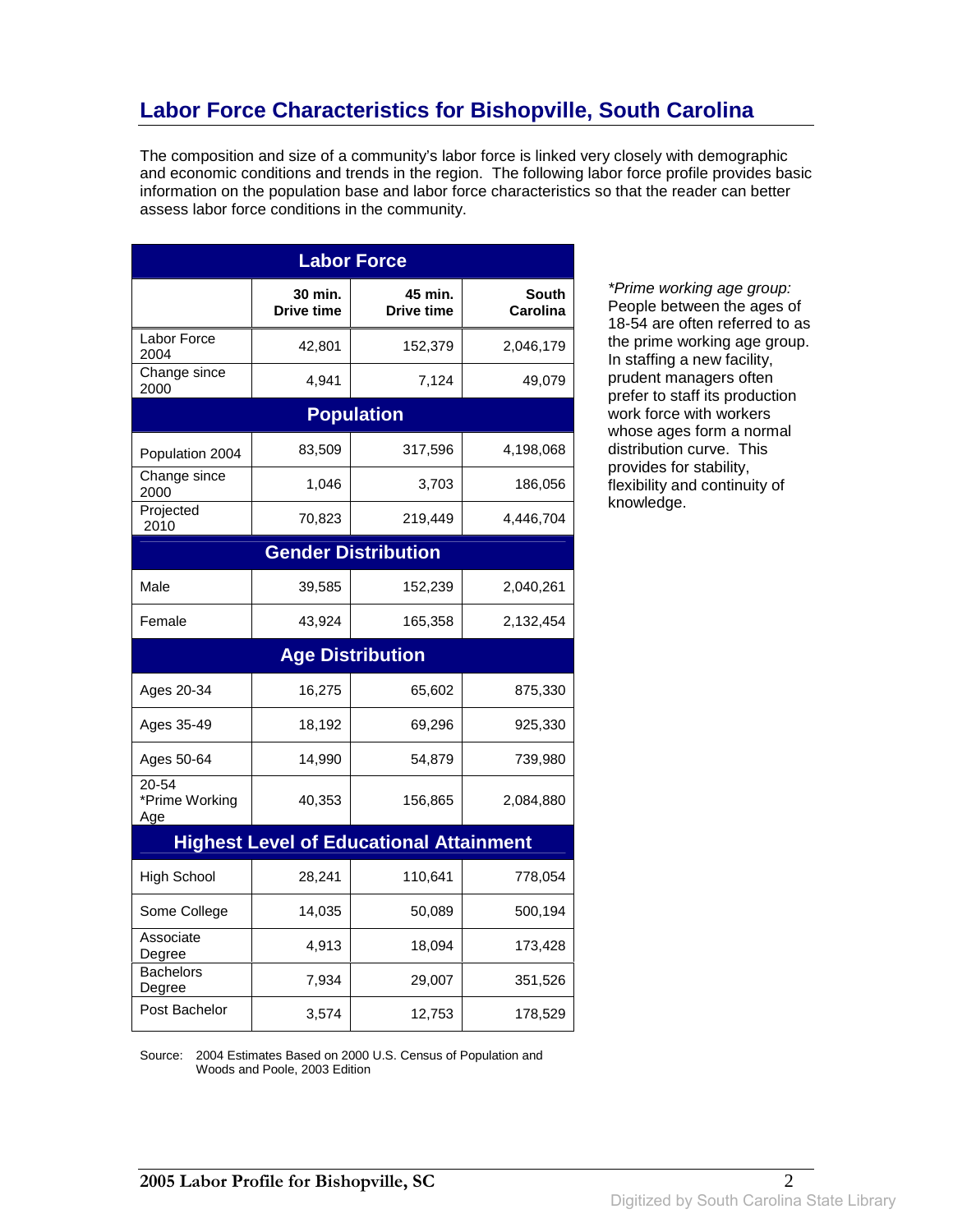# **Employment Characteristics for Bishopville, South Carolina**

| <b>Total Employment</b> |                       |                       |                   |
|-------------------------|-----------------------|-----------------------|-------------------|
| Year                    | 30 min.<br>Drive time | 45 min.<br>Drive time | South<br>Carolina |
| 2004                    | 39.747                | 141,094               | 1,906,571         |

Total Employment data include all full and part-time wage and salaried workers in the area. These people may or may not reside in the area.

| <b>Monthly Employment by Sector</b><br><b>In Lee County</b>                                                                                                             |                |            |                 |
|-------------------------------------------------------------------------------------------------------------------------------------------------------------------------|----------------|------------|-----------------|
| Sector                                                                                                                                                                  | 30 min.        | 45 min.    |                 |
|                                                                                                                                                                         | Drive time     | Drive time | South Carolina  |
| <b>Agriculture, Forestry, Fishing and Hunting</b>                                                                                                                       | 171<br>4       | 586<br>32  | 12,379<br>1,603 |
| <b>Mining</b><br><b>Utilities</b>                                                                                                                                       | 29             | 108        | 11,891          |
| <b>Construction</b>                                                                                                                                                     | 1,403          | 3,811      | 111,730         |
| <b>Manufacturing</b>                                                                                                                                                    | 5,882          | 16,816     | 275,573         |
| Wood product manufacturing                                                                                                                                              | 225            | 513        | 8,371           |
| Nonmetallic mineral product manufacturing                                                                                                                               | 21             | 87         | 9,155           |
| Primary metal manufacturing                                                                                                                                             | 386            | 650        | 6,317           |
| Fabricated metal product manufacturing                                                                                                                                  | 479            | 1,780      | 27,357          |
| Machinery manufacturing                                                                                                                                                 | 125            | 482        | 21,278          |
| Computer and electronic product<br>manufacturing                                                                                                                        |                |            | 7,666           |
| Electrical equipment and appliance mfg.                                                                                                                                 |                |            | 10,748          |
| Transportation equipment manufacturing                                                                                                                                  | 304            | 658        | 30,932          |
| Furniture and related product manufacturing                                                                                                                             | 20             | 61         | 4,225           |
| Miscellaneous manufacturing                                                                                                                                             | $\overline{7}$ | 16         | 7,846           |
| Food manufacturing                                                                                                                                                      | 112            | 394        | 17,832          |
| Beverage and tobacco product<br>manufacturing                                                                                                                           |                |            | 1,445           |
| Textile mills                                                                                                                                                           | 709            | 2,590      | 40,207          |
| Textile product mills                                                                                                                                                   | 146            | 486        | 9,724           |
| Apparel manufacturing                                                                                                                                                   | 13             | 58         | 5,321           |
| Paper manufacturing                                                                                                                                                     | 1,297          | 2,370      | 14,710          |
| Printing and related support activities                                                                                                                                 | 25             | 71         | 7,327           |
| Petroleum and coal products manufacturing                                                                                                                               |                |            | 288             |
| Chemical manufacturing                                                                                                                                                  | 585            | 1.913      | 21,659          |
| Plastics and rubber products manufacturing                                                                                                                              | 88             | 288        | 23,054          |
| <b>Wholesale Trade</b>                                                                                                                                                  | 585            | 1,970      | 62,523          |
| <b>Retail Trade</b>                                                                                                                                                     | 2,856          | 8,998      | 224,031         |
| <b>Transportation and Warehousing</b>                                                                                                                                   | 316            | 1,300      | 46,941          |
| <b>Education and Health Services</b>                                                                                                                                    | 3,255          | 11,592     | 156,232         |
| <b>Leisure and Hospitality</b>                                                                                                                                          | 1,733          | 5,555      | 192,748         |
| <b>Professional and Business Services</b><br>$2002$ $C$ $\rightarrow$ $\rightarrow$ $\rightarrow$ $\rightarrow$ $\rightarrow$ $\rightarrow$ $\rightarrow$<br>$PC$ Emplo | 1,643          | 4,375      | 186,481         |

Source: 2003 Covered Wages, SC Employment Securities Commission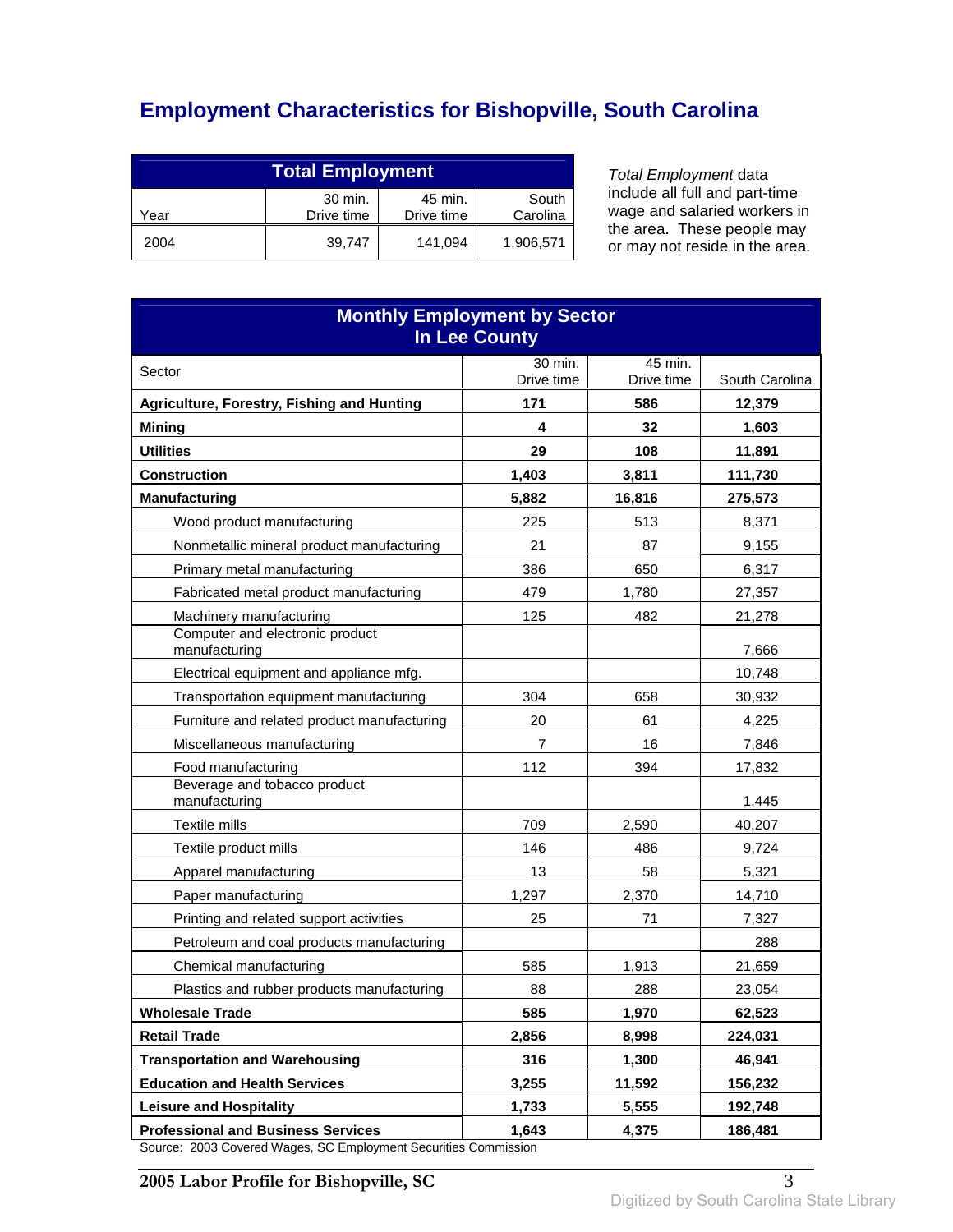| <b>Largest Industries by Total Employment</b><br>In Lee County |                          |                                         |            |              |
|----------------------------------------------------------------|--------------------------|-----------------------------------------|------------|--------------|
| Company Name                                                   | City                     | <b>Primary Product/Service</b>          | Employment | Date Est.    |
| South Atlantic Canners IncBishopville                          |                          | Carbonated beverages                    | 117        | 1974         |
| Rexam Beverage Can Co<br>lZimac's Inc                          | Bishopville<br>Lynchburg | Beverage containers<br><b>Draperies</b> | 101<br>50  | 1975<br>1971 |
| Container Corp of<br>Carolina                                  | <b>Bishopville</b>       | Solid waste hauler                      | 45         |              |
| <b>Parker Hannifin</b>                                         | <b>Bishopville</b>       | Automotive plastic molded parts         | 44         | 1999         |
| Haier America<br><b>Refrigerators</b>                          | <b>Bishopville</b>       | Refrigerator wholesale<br>distribution  | 30         | 2004         |
| Southern States                                                | <b>Bishopville</b>       | Ginning Cotton                          | 11         |              |

#### **Employer-Employee Relationship**

Employer-employee relations in South Carolina are very stable and the state consistently ranks as one of the least unionized in the nation. In 2004, only 4.5 percent of the state's workers were members of a labor union. Additionally, the state has consistently had one of the lowest work stoppage rates in the United States. On average, less than .01 percent of working time was lost due to strikes in manufacturing and non-manufacturing industries combined.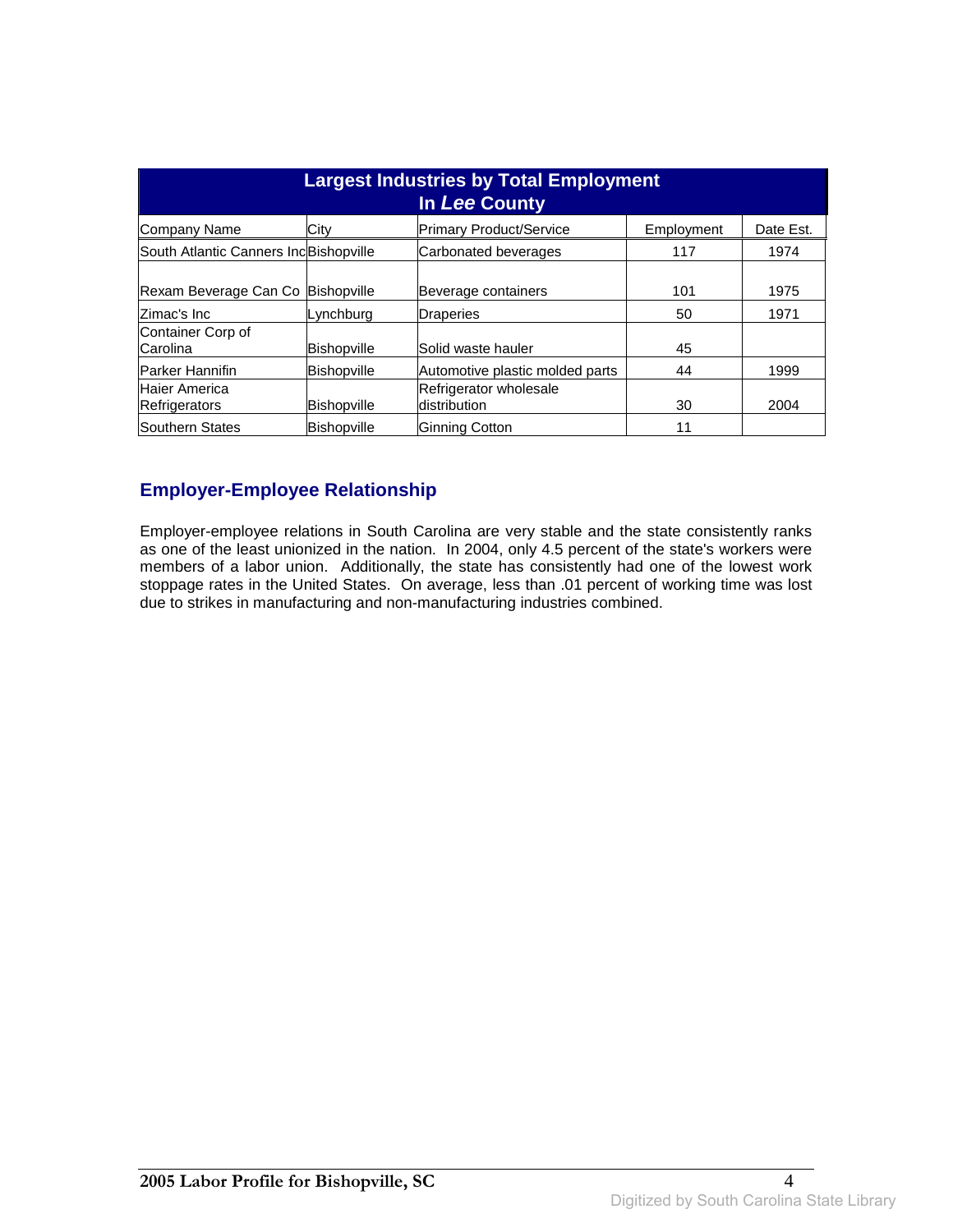#### **Labor Force Participation & Unemployment**

| <b>Labor Force Participation &amp; Unemployment</b> |                       |                       |                |
|-----------------------------------------------------|-----------------------|-----------------------|----------------|
| Year                                                | 30 min.<br>Drive time | 45 min.<br>Drive time | South Carolina |
| Labor Force<br>(2004)                               | 42,801                | 152,379               | 2,046,179      |
| Labor Force<br>Change from 2000                     | 4.941                 | 7.124                 | 49.079         |
| Labor Force<br><b>Participation Rate</b>            | 51%                   | 48%                   | 49%            |
| Unemploy-<br>ment (2004)                            | 3,054                 | 11,285                | 139,607        |
| Unemployment<br>Rate                                | 7.1%                  | 7.8%                  | 6.8%           |

The labor force participation rate is the percentage which results from dividing the labor force count by the total population.

Unemployment reflects the total number of persons who do not have a job and are actively seeking employment.

#### **Other Potential Sources of Labor Supply**

| <b>Total Jobs Lost</b><br><b>Due to Mass Closings and Layoffs</b><br><b>Past Two Years</b> |                       |                       |                |
|--------------------------------------------------------------------------------------------|-----------------------|-----------------------|----------------|
| Sector                                                                                     | 30 min.<br>Drive time | 45 min.<br>Drive time | South Carolina |
| Total                                                                                      | 242                   | 834                   | 22,196         |
| Manufacturing                                                                              | 242                   | 820                   | 19,196         |
| <b>Distribution</b>                                                                        |                       | 11                    | 1,213          |
| Service                                                                                    |                       | 3                     | 1,745          |
| Other                                                                                      |                       |                       | 42             |

Recent closings and layoffs are a rich source of skilled and experienced labor for companies seeking to locate or expand in a given area. Industries in which layoffs and closings occur can provide some indication of the skills and knowledge-base of many unemployed and underemployed workers in a region.

| <b>Commuters to Other Areas</b> |                       |                       |                |
|---------------------------------|-----------------------|-----------------------|----------------|
|                                 | 30 min.<br>Drive time | 45 min.<br>Drive time | South Carolina |
| Commuters to<br>other areas     | 10,850                | 36,690                | 31,833         |

Source: 2000 U.S. Census of Population

 Workers commuting to places outside their resident are a significant source of experienced labor for new and expanding industries. These workers may be willing to consider an opportunity for employment nearer their place of residence.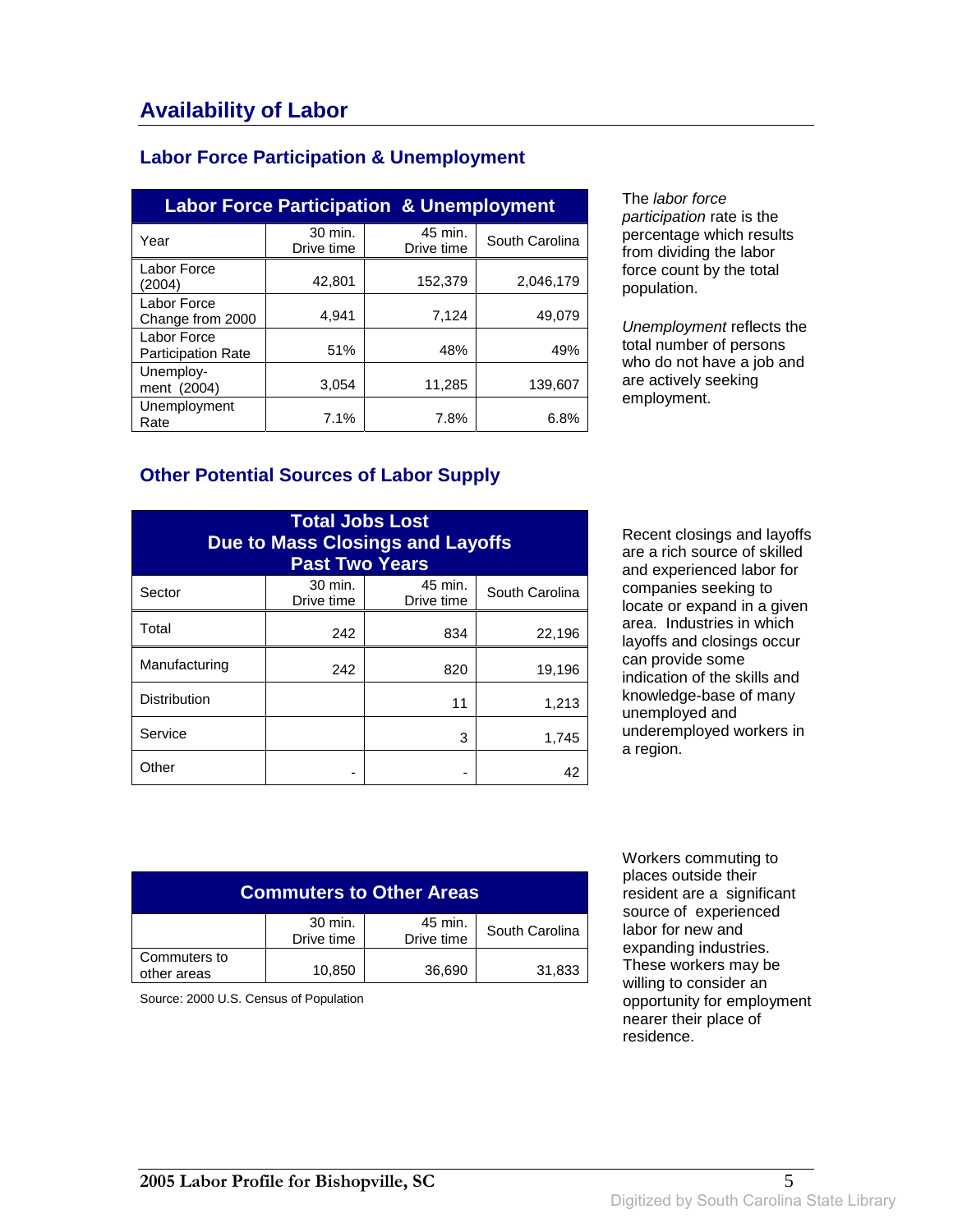### **Recent Graduates of South Carolina's Colleges and Universities**

| <b>Certificates/Degrees Conferred</b><br><b>From Technical Colleges</b><br>in Select Degrees Within 45 Minute Drive Time of Lee County, SC |                                                        |  |
|--------------------------------------------------------------------------------------------------------------------------------------------|--------------------------------------------------------|--|
| Degree Area                                                                                                                                | Two Year Certificates/Degrees Conferred<br>2002 - 2004 |  |
| Computer and Information Sciences (Total)                                                                                                  | 115                                                    |  |
| Data Processing Technology                                                                                                                 | 107                                                    |  |
| Engineering Technologies (Total)                                                                                                           | 91                                                     |  |
| Electrical , Electronic & Communications                                                                                                   | 43                                                     |  |
| Mechanical Engineering/Tech                                                                                                                | $\star$                                                |  |
| Mechanic & Repair Technologies (Total)                                                                                                     | 239                                                    |  |
| Industrial Electronics                                                                                                                     | 15                                                     |  |
| <b>HVAC</b>                                                                                                                                | 56                                                     |  |
| Precision Production (Total)                                                                                                               | 102                                                    |  |
| Machine Tool Technology/Machinist<br>54                                                                                                    |                                                        |  |

| <b>Graduation From South Carolina's</b><br><b>Four Year Colleges and Universities</b><br><b>In Select Degrees</b> |                  |                               |  |
|-------------------------------------------------------------------------------------------------------------------|------------------|-------------------------------|--|
|                                                                                                                   |                  | Degrees Conferred (2002-2004) |  |
|                                                                                                                   | <b>Bachelors</b> | Post- Grad                    |  |
| Computer and Information<br>Science (Total)                                                                       | 910              | 108                           |  |
| <b>Computer Engineering</b>                                                                                       | 150              | 149                           |  |
| <b>Computer Programming</b>                                                                                       | 12               | 5                             |  |
| Engineering & Related<br>Technologies (Total)                                                                     | 1,316            | 786                           |  |
| <b>Chemical Engineering</b>                                                                                       | 136              | 38                            |  |
| <b>Electrical Engineering</b>                                                                                     | 257              | 150                           |  |
| Industrial Engineering                                                                                            | 78               | 44                            |  |
| <b>Mechanical Engineering</b>                                                                                     | 268              | 95                            |  |
| Business Admin &<br>Management                                                                                    | 4,754            | 1,018                         |  |
| <b>International Business/Trade</b>                                                                               | 178              | 276                           |  |

Source: South Carolina Commission on Higher Education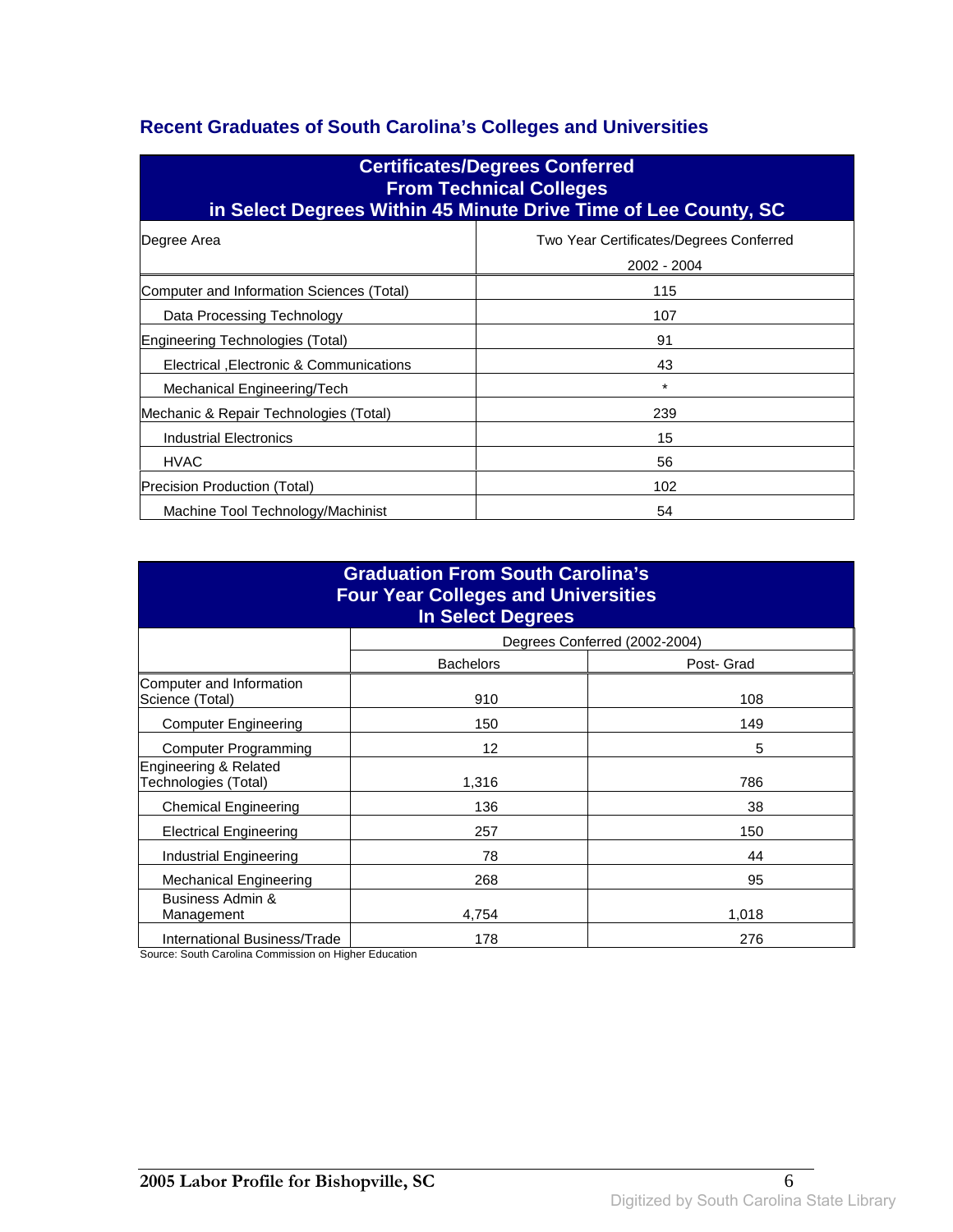### **Wages and Salaries**

| <b>Average Wage and Salary</b><br><b>Comparison</b> |               |                |                      |
|-----------------------------------------------------|---------------|----------------|----------------------|
| Sector                                              | Lee<br>County | South Carolina | <b>United States</b> |
| Avg. Weekly<br>Wages*                               | \$434         | \$581          | \$658                |
| Avg. Annual<br>Salary*                              | \$22,559      | \$30,240       | \$37,508             |
| Avg. Hourly Prod.<br>Wages**                        | N/A           | \$14.73        | \$16.14              |

\*Covered Wages and Employment, 2003, SC Employment Securities Commission

\*\* Employment & Earnings, 2004, U.S. Department of Labor

| <b>Average Annual Salary</b><br><b>Manufacturing Sectors, 2004</b> |            |                |
|--------------------------------------------------------------------|------------|----------------|
| Sector                                                             | Lee County | South Carolina |
| <b>Manufacturing Total</b>                                         | \$43,882   | \$39,027       |
| Wood product                                                       | ***        | \$30,808       |
| Nonmetallic mineral product                                        | ***        | \$39,031       |
| Primary metal                                                      | ***        | \$49,695       |
| Fabricated metal product                                           | ***        | \$37,533       |
| Machinery                                                          | ***        | \$39,952       |
| Computer and electronic product                                    | ***        | \$40,186       |
| Electrical equipment and appliance                                 | ***        | \$40,178       |
| Transportation equipment                                           | ***        | \$44,099       |
| Furniture and related product                                      | ***        | \$27,907       |
| Miscellaneous                                                      | ***        | \$34,350       |
| Food                                                               | ***        | \$26,620       |
| Beverage and tobacco product                                       | ***        | \$35,765       |
| Textile mills                                                      | ***        | \$31,898       |
| Textile product mills                                              | ***        | \$25,618       |
| Apparel                                                            | ***        | \$23,705       |
| Paper                                                              | ***        | \$55,139       |
| Printing and related support<br>activities                         | ***        | \$36,634       |
| Petroleum and coal products                                        | ***        | \$49,113       |
| Chemical                                                           | ***        | \$50,870       |
| Plastics and rubber products                                       | ***        | \$46,620       |

\*\*\*Indicates data suppressed

Source: Covered Wages and Employment, SC Employment Securities Commission